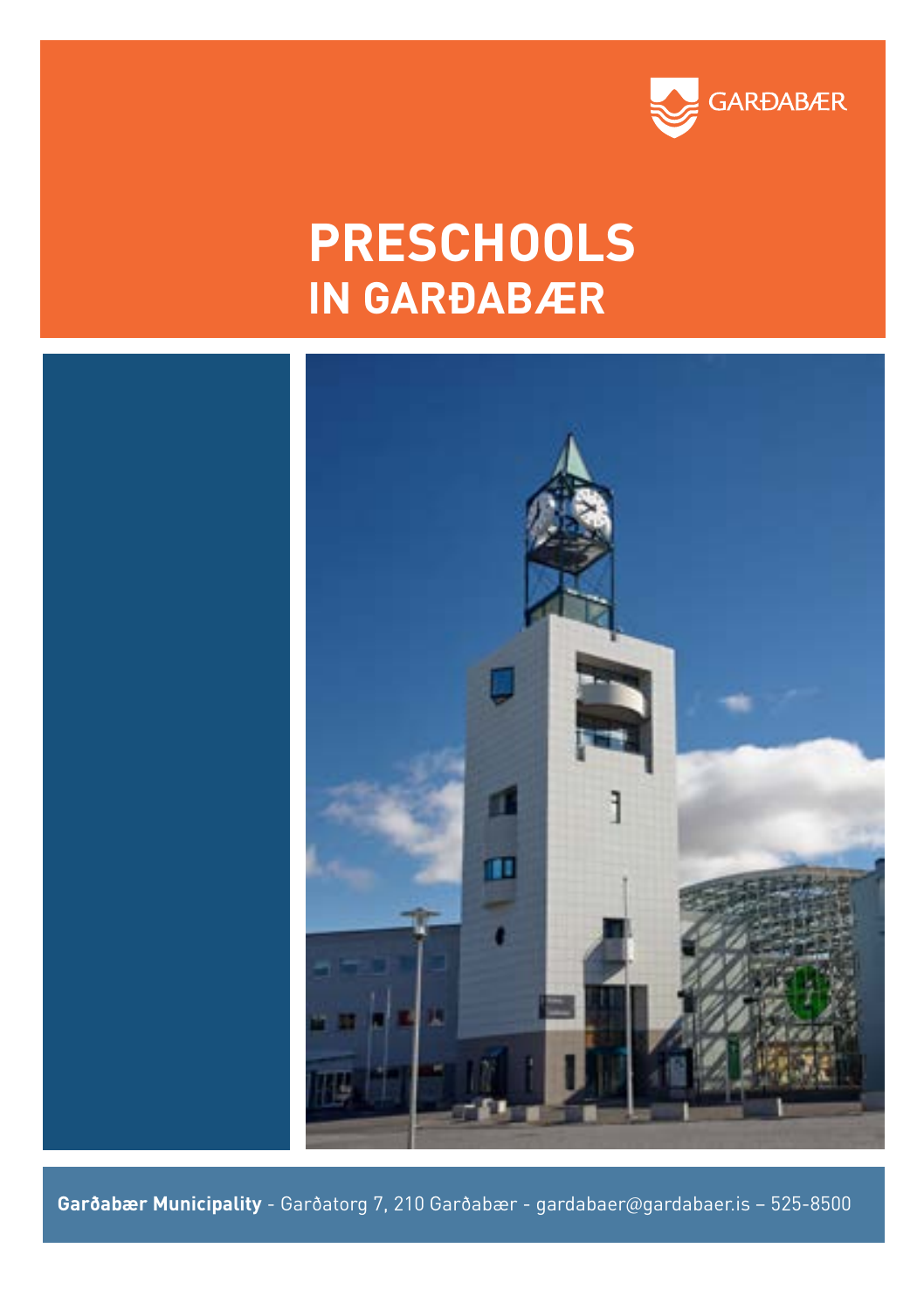

Preschool is the first level of Iceland's education system and is for children under the compulsory school age. At the request of the parents, the preschool contributes to the child's upbringing, education and care. Preschools must focus on the child's welfare and provide a healthy and stimulating pedagogical environment and safe conditions for learning and play.

Each preschool must issue its own curriculum based on the national curriculum issued by the Ministry of Education, Science and Culture. Preschool employees are bound by confidentiality.

# **LIST OF TARIFFS AND HOURS OF OPERATION**

Attendance fees at preschools vary by municipality. Minimum daily attendance is 4 hours, with a maximum of 9½ hours. A special fee is paid for each ½ hour in excess of 8 hours, as well as for meals. **Garðabær´s tariff can be seen at** [www.gardabaer.is](http://www.gardabaer.is)**.**

Garðabær´s preschools do not close for the summer but children are expected to take four consecutive weeks of vacation during the summer. School administrators will request information from parents about the time of the child's summer vacation. Preschools are open from 7:30 to 17:00. Preschools are closed on 24th and 31st of December.

Preschools are closed for 4 teacher preparation days per winter, on the same days as the municipality's primary schools. Parents are informed about these days in the autumn. A special application is required for a child's transfer between preschools in different municipalities.

## **ENROLMENT**

**Applications for preschool enrolment can be found on Garðabær's residents' portal, [minn.gardabaer.is](https://minn.gardabaer.is/login.aspx?ReturnUrl=%2f).** Applicants register with an electronic certificate or an Íslykill identification.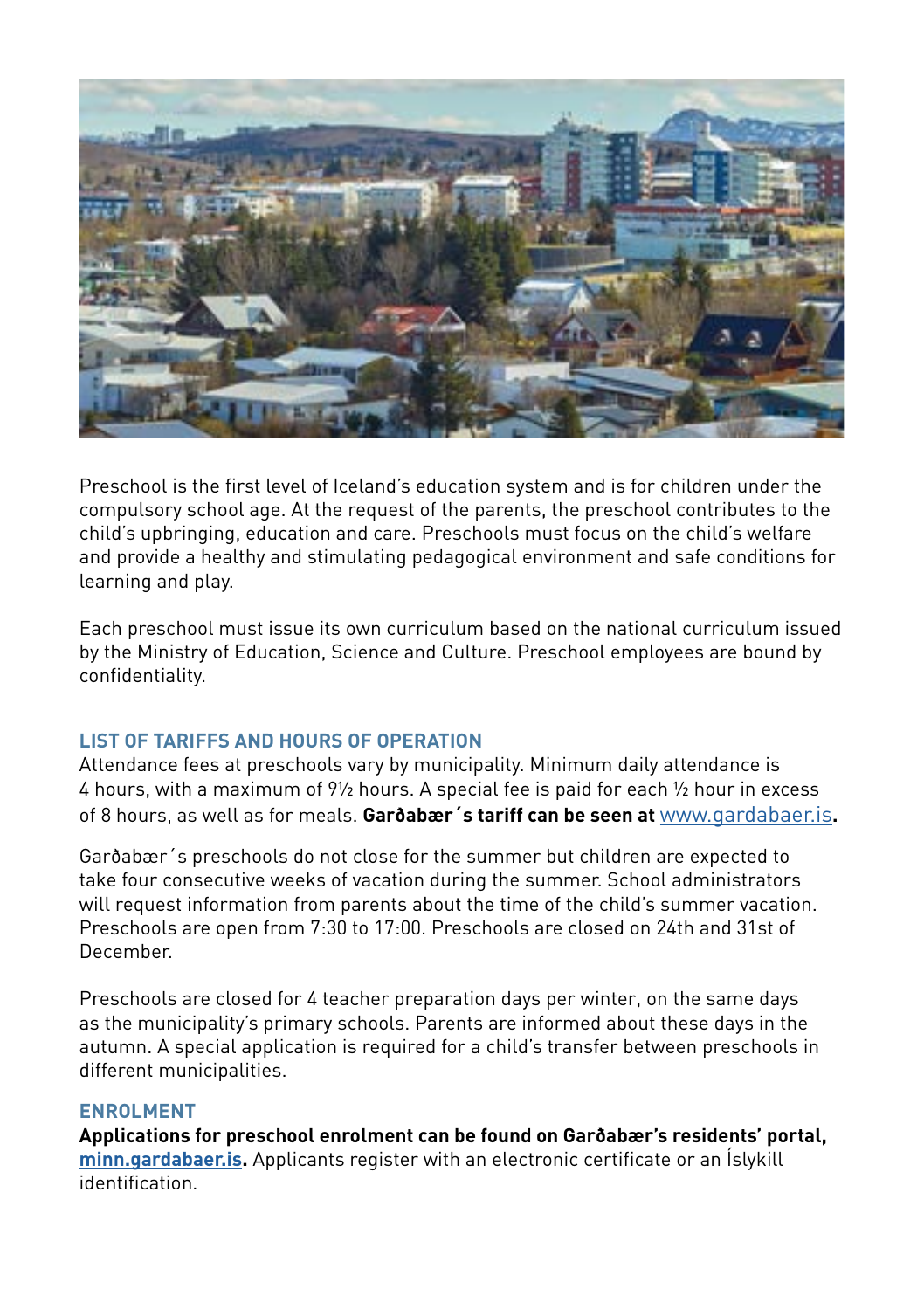

## **ADMISSION PROCESS**

Admission is in line with the waiting list, where the oldest students (according to their personal identification number) are enrolled first. If there are no openings in the schools selected as 1st or 2nd choice, applicants are offered another available opening. Applicants can apply for priority admission to preschool on the portal [minn.gardabaer.is.](https://minn.gardabaer.is/login.aspx?ReturnUrl=%2f)

The child must be domiciled in Garðabær in order to be eligible for preschool admission. Residents outside Garðabær can apply for preschool and go on a waiting list if they are about to move to Garðabær.

# **CO-OPERATION WITH PARENTS**

Parents must safeguard the interests of their children and maintain close contact with preschool staff. They have the right to receive information about the care and education provided and their children's situation.

When a child is admitted to a preschool, its parents are invited to a meeting where they are introduced to the preschool's activities. Parents must expect some time for the child to adjust to the preschool and feel secure in their new environment, and for the parents to familiarise themselves with the work of the preschool.

There are two annual parent-teacher meetings where parents are informed about the child's education, and where the child's growth and progress is discussed. These conversations are an important venue for parents and preschool teachers to discuss the child's strengths and weaknesses, make plans for the future and gain insights into the child's experiences in each place, the home and the school.

Parents are encouraged to participate in preschool activities and preschools have a parents' council and parents' association.